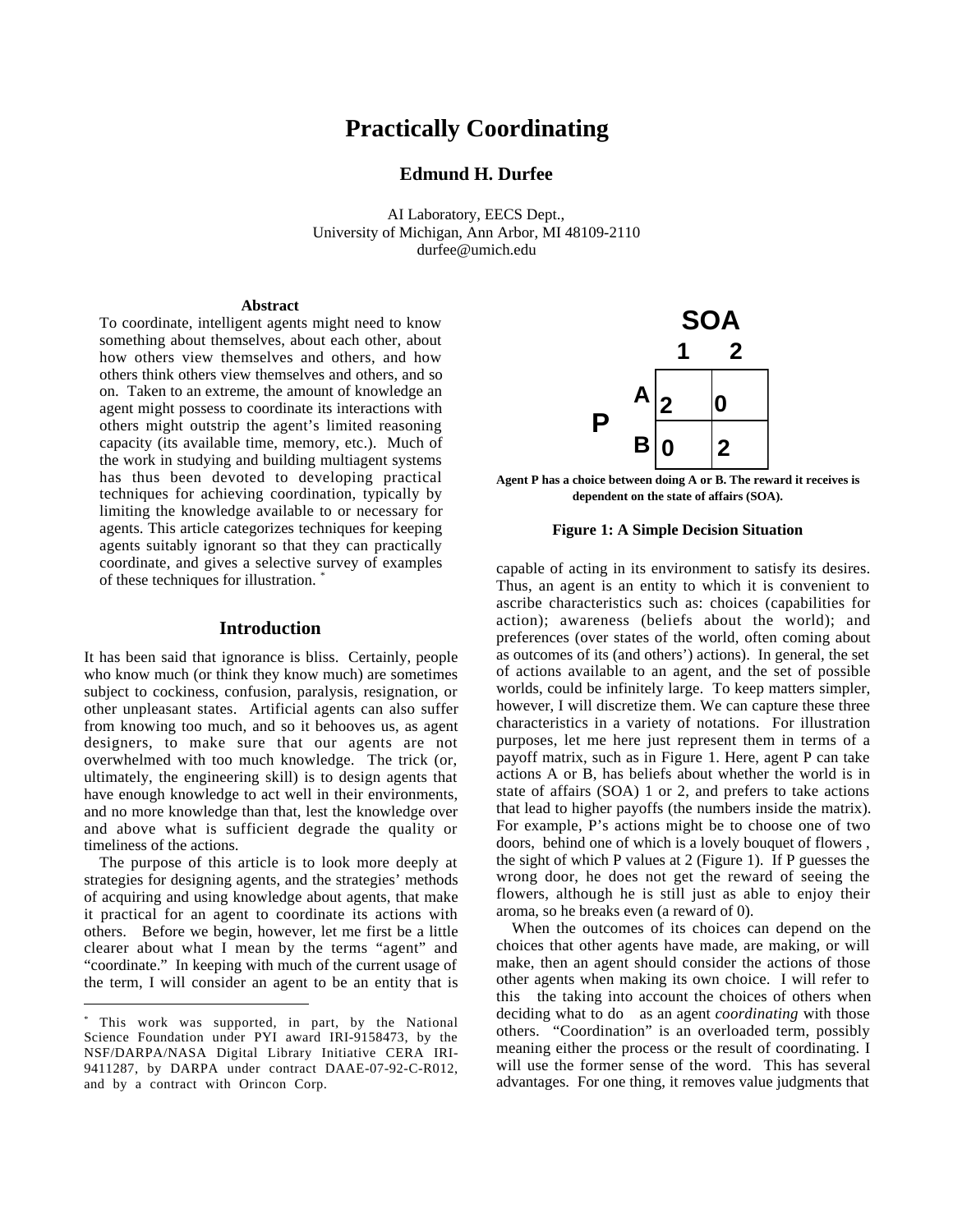

**The payoff to P depends on its choice, the choice of Q, and the state of affairs (SOA). To decide on its choice, it should use whatever it knows to anticipate the choice of Q, and thus coordinate with that choice.**

#### **Figure 2: Coordination Problem**

go along with evaluating whether a result is "coordinated." When such evaluations are needed to convey a sense of agents working to their mutual benefit, for example, I prefer a term like "cooperative" rather than "coordinated." By considering coordination as the process by which an agent takes into account the possible actions of others (uses those actions as "coordinates" to index into an outcome), we can determine whether an agent has coordinated without looking at other agents. Since coordination does not imply any mutuality, cooperative or competitive, it need not even be symmetric!

Returning to our simple example, what if P shared its world with Q? Now, it turns out that if P and Q choose the same door, the object (if any) behind the door is removed. Thus, if they both choose the door with the flowers, the flowers are removed and P is actually worse off (reward of -1), now being unable even to smell the flowers any longer. If Q opens the door with the flowers, then P's view is obstructed so P is no better nor worse off. From the perspective of P, therefore, it might do better to consider Q's likely choice when making its own decision, as shown in Figure 2, because P can benefit only when it chooses a different action than Q!

To make its decision, P needs to determine whether the state of affairs is 1 or 2, and whether Q is likely to do A or B, and then P should act accordingly. The degree of detail with which P should model Q would thus depend on how much P needs to know about Q to make an adequate prediction about Q's choice. Perhaps it is enough for P to have a probability associated with Q doing each of its actions. If Q were a degenerate agent, such as an agent that simply flips a coin to choose an action, then this might suffice. If Q's actions, however, are more dependent on

the situation, then perhaps P needs probabilities for Q's actions conditioned on the state of affairs. For example, perhaps the aroma of flowers wafting from one of the rooms is quite discernible to P, and P has some statistics of how often Q takes action A versus B when P has sensed the aroma from that room before.

Of course, rather than relying on past statistics, P could use what it knows about Q's preferences. For example, if P thinks that Q likes flowers too (that is, P thinks that Q's preferences are just like P's in Figure 1), then P might conclude that Q will choose door A in SOA 1, and B in SOA2. P can use this to coordinate its decision with that of Q. It is also possible that P and Q might have different beliefs about the state of affairs (perhaps P thinks Q has a cold and cannot smell very well), and so to predict Q's likely action, P really should attempt to infer Q's probability distribution over the states of affairs.

P could even believe that Q will consider P when making its own decision. Thus, P will need to model what it thinks Q's model of P is. To decide what to do, therefore, P will need to determine what it thinks Q will do, which in turn requires that P determines what it thinks Q will think that P will do, which in turn could require that P determines what it thinks Q thinks that P will think that Q will do, and so on. In principle, such nested models that agents have of each other could continue indefinitely.

#### **Recursive Modeling Method**

What should an agent do in such circumstances? Well, one answer is that it should use everything that it knows to make a good decision. Using all of its knowledge means being able to represent the knowledge and to process it. For example, let us say that P clearly smells the flowers behind the door that would be opened with action A, so the decision it faces can be reduced to the matrix at the top of Figure 3. P is also certain that Q can smell the flowers and that Q values outcomes as does P, so P model's Q's decision situation at the second level of Figure 3. But P also believes that Q thinks P cannot smell the flowers (P only recently got over a cold, so does not expect Q to know this, for example), so P thinks Q will think P's choice will amount to randomly picking an action, represented at the bottom level of Figure 3 as (probability of choosing A, probability of choosing B).

A dynamic programming strategy, as used in RMM, the Recursive Modeling Method (Gmytrasiewicz and Durfee, 1995), can solve this decision problem by propagating from the leaves upward. P will believe that Q will take action A (since with P acting randomly Q will expect an average payoff of 1/2 for action A and 0 for action B), and so P would maximize its expected payoff by taking action B (with payoff 0, compared to expected payoff of -1 for action A).

Somehow, this outcome seems unsatisfactory. After all, P seemingly knows more about Q, and yet Q is likely to get the higher payoff. It is to  $Q$ 's advantage that it is seen as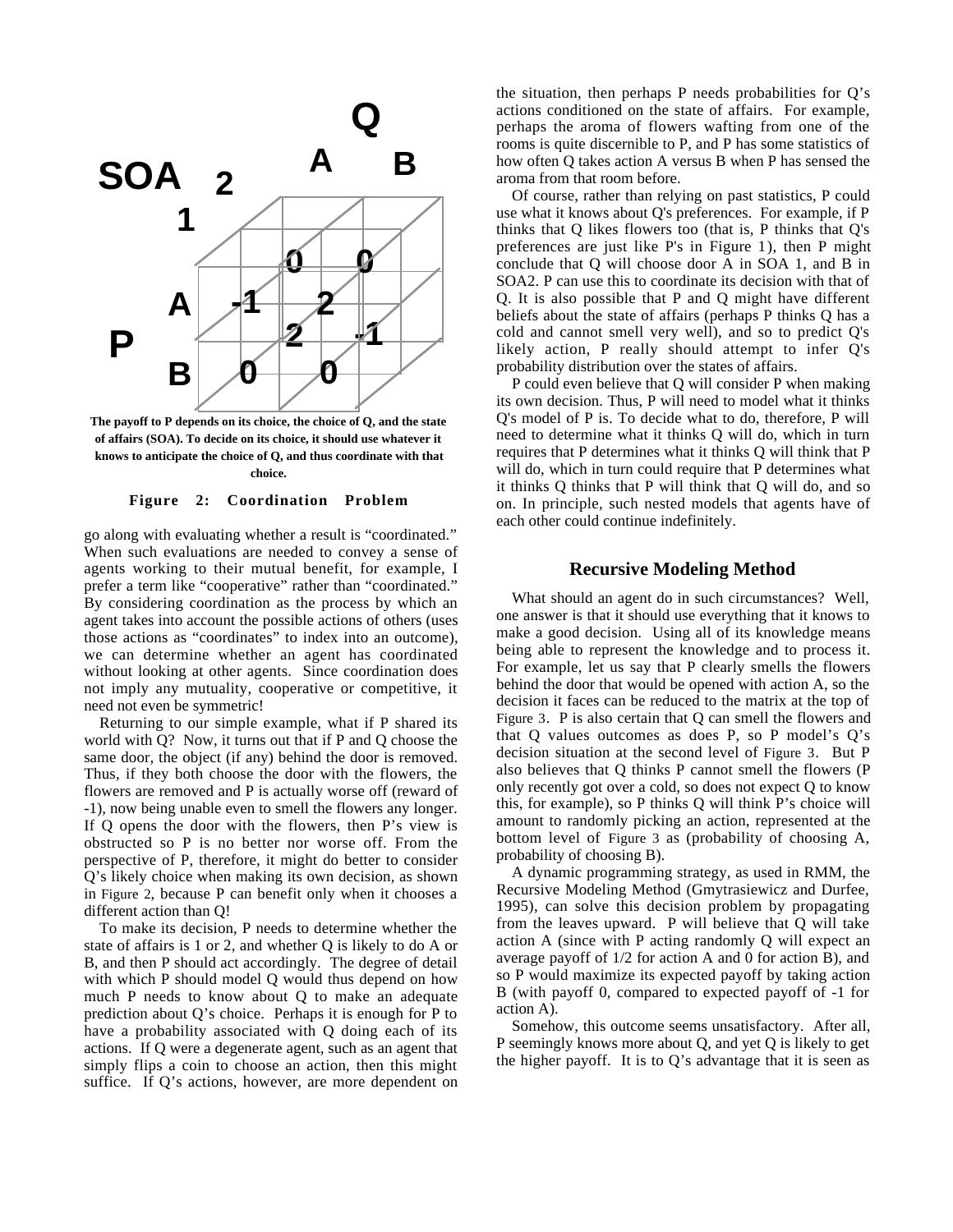



#### **Figure 3: An Example RMM Hierarchy**

ignorant by  $P!$ <sup>1</sup> If P were to ignore its beliefs in Q's ignorance, then it might be more inclined to take action A, but of course if P's model is accurate, any increased probability in its taking action A only decreases P's expected payoff. It also drags Q's payoff down with it, but we assume that P would not care about this. (If misery loves company, then P might behave this way, but this implies that there is more to P's perceived payoffs that should be represented in its matrix.)

P might be able to improve its position if it were to (justifiably) change its knowledge state. For example, it might tell Q that it is now able to smell the flowers, which means that its model of Q's model of P should change. Now P's model of Q's model of P might include P's payoff matrix, which in turn means that P would have a model of Q's model of P's model of Q (at least) to predict how Q will think P will react to what it thinks Q will do! Obviously, the deeper P's knowledge about Q's knowledge about P's knowledge about .... the more extensive the representation and computation.

And the size of the nested models might not only be due to depth of knowledge but also breadth of possibilities. For example, what if some agents in the world were allergic to flowers? For such agents, the best outcome is if both agents choose the door with the flowers, so that the flowers are removed from the vicinity! Perhaps P is uncertain about whether Q is allergic or not, and about whether Q

 $\overline{a}$ 



**In making its decision (top), P considers it possible that Q could see the situation in either of 2 ways (second level), and that for each of these Q will believe P could see the situation in either of 2 ways (third level), and so on.**

**Figure 4: A Branchy Nested Model**

will think that P is allergic or not, and perhaps P even has beliefs deeper than that, yielding a representation such as the one in Figure 4.

The uncertainty P has (or thinks Q has, or thinks Q thinks P has...) is represented in the branches. P believes that Q is not allergic to flowers with probability  $p_1$ . P believes that, if Q is not allergic, then Q will believe P is not allergic with probability  $p_2$ , but if Q is allergic, then it will believe P is not allergic with the possibly different probability  $p_3$ . And so on. In general, the branching factor can be much larger than 2. Moreover, the contents of the payoff matrices and the values of the probabilities can vary in principle, limited only by the knowledge available to an agent (since the hierarchy summarizes an agent's coordination knowledge). While in theory using all of the knowledge it has or might get will always lead to better (or at least no worse) decisions for an agent, $2$  the costs of acquiring and using the knowledge must be considered to make the approach practical.

#### **Keeping Coordination Practical**

Using RMM as an example, consider the amount of reasoning that an agent might have to do. To consider each of the combinations of choices that the agents have, an agent needs to identify the choices (actions, plans) for each

 $\overline{a}$ 

<sup>&</sup>lt;sup>1</sup> This is not unlike how seemingly oblivious drivers are given the right of way on the highway by more aware and defensive drivers.

 $<sup>2</sup>$  Recall, though, that while knowing more is better, it is</sup> not necessarily better to be known as knowing more. That is, it might be advantageous to be seen by others as being ignorant. There can be power in using knowledge that others do not know that you have! It is unlikely that the reverse (of not using knowledge that others know you have) will be a good idea.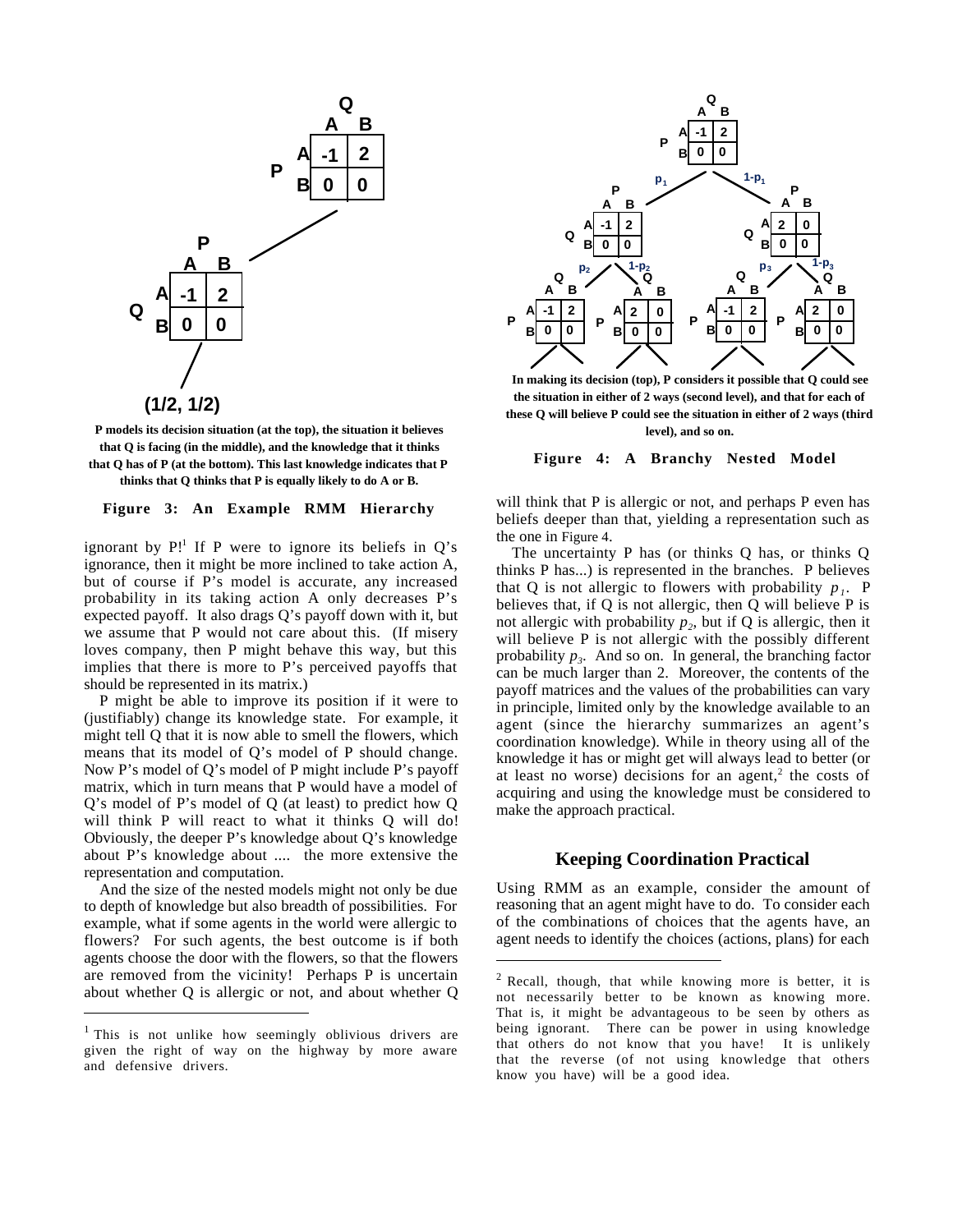# **R's choices**



**The outcome of P's actions depend on the actions of the other agents (Q and R in this figure, but in general this is n-dimensional). Anticipating their actions can require nested models of how they see the situation, how they think others see the situation, how they think others think that others see the situation, and so on. Making this tractable means limiting the number of nested models to reason over and decreasing the number of action combinations that P must consider.**

### **Figure 5: Strategies for Making Coordination Practical**

of the agents, and the outcomes (utilities) of each combination of choices for each of the possible environments. If we assume each of the *n* agents has *c* choices, then there are *cn* choices to identify for an environment. Since each choice can correspond to a planned course of action on the part of an agent, that means there are  $cn$  plans to formulate. And for each of the  $c<sup>n</sup>$ combinations of plans, the outcome(s) of executing the plan combination must be predicted and assigned values (utilities). The above calculations only correspond to one view of the interaction by an agent. Given nested views of how an agent thinks that others think ... that others think about the interaction, there could be  $b<sup>l</sup>$  such models to construct, where *b* is the branching factor caused by uncertainty (such as about allergies in the running example) and *l* is the depth of the nesting of models available to the agent.

As an agent knows more, therefore, it must in general do exponentially more computation. Since all practical agents have limits to the resources they can apply to make coordination decisions, it is in an agent's (and an agent designer's) best interests to maintain as much ignorance about the world and the agents that populate it as it can, while knowing enough to coordinate acceptably well with others. If we consider all the possible knowledge, as outlined within the RMM framework, there are numerous places where we could hope to trim down the knowledge being used (Figure 5). We can be selective about the nested knowledge we use, or even obviate its use by exploiting communication (bottom of the figure) We can simplify the utility calculations, trim down the number of options evaluated for each agent, or decrease the frequency of coordination decision making by coordinating over longerlived choices (middle of figure). We can even reduce the dimensionality of an interaction by ignoring agents or viewing groups of agents as individuals (top of figure). In short, by considering places where an agent can simplify its coordination task by being selectively ignorant, we can make coordination practical. In the remainder of this article, I examine these strategies for practical coordination in more detail, considering examples of such methods. To provide a framework for the discussion, I will be working from the bottom of Figure 5 upward.

# **Limited Use of Nested Models**

One method of keeping the computation in check is to prune away portions of the nested models, a technique familiar in minimax algorithms for game-playing programs. Pruning nested knowledge is somewhat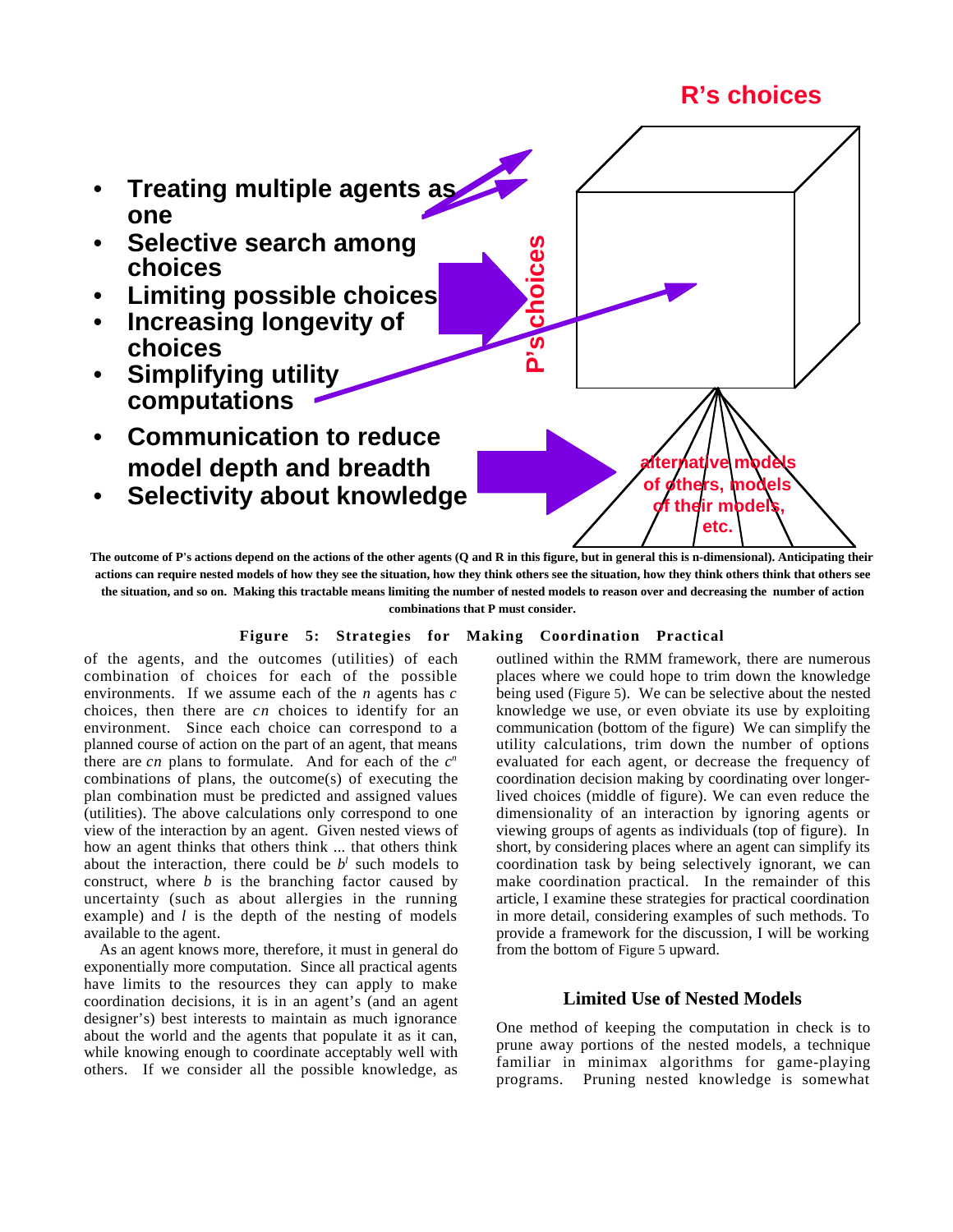different from game-playing reasoning, however, because unlike the latter which hypothesizes sequential possible physical game states, the nested knowledge captures what amounts to simultaneous perspectives on the parts of the agents. Thus, in game-playing, undesirable states can be pruned because rational agents will not act to get into those states. With nested models, however, the models exist regardless of their desirability; ignoring an unpleasant fact will not make it go away. For example, in the case where P believes Q does not know that P can smell the flowers, P might choose to ignore what it knows about Q, treating Q as equally likely to take either action (which is a natural way of terminating the recursive nesting when an agent is seen to have no information at a deeper level). If this were true, then P would take action A with an expected payoff of 1/2. But, in reality, action A will give P a payoff of -1, and P knew this but chose to ignore it.

The strategy, therefore, is to prune away possible nested knowledge that is not expected to change the strategy choice of the agent doing the reasoning (Russell & Wefald, 1991), rather than pruning undesirable states *per se*. For example, in Figure 4 at the second level right-hand side, Q, if allergic, has a weakly dominating strategy of taking action A (the only way it would ever do B is if it were convinced that A was going to do B, and even then Q would be indifferent between A and B). Thus, P might choose to not search down deeper in that branch, since it is unlikely that anything it discovers down there will change what it will expect "allergic-Q" to do. Our preliminary results employing such a strategy indicate that this approach holds promise, even for simple application domains. Vidal & Durfee (1995; 1996) show this in a simple pursuit task, where four "predator" agents placed in a grid world must surround a "prey." Given an uneven distribution of predators, they have to decide which will block the prey from which direction. An individual predator will thus seek to occupy the closest unoccupied side, but to decide which sides are likely candidates it needs to determine the sides that other predators are likely to occupy. But since this in turn depends on what sides they think others will occupy, and so on, the nesting can be fairly complicated. By using heuristic estimates (based on previous experience) about the impact of expanding different parts of the nested models, the agents in this problem domain can achieve a high level of cooperative behavior using only a judiciously-chosen subset of the nested models.

### **Using Regularities in Nested Models**

Another way of simplifying the nested model computations is to take advantage of patterns in the nested structure to avoid rederiving the same information in different places. Figure 4 illustrates how regularities in knowledge can lead to patterns of similar models. Of course, if the knowledge is finite, then eventually some patterns must be broken. But a powerful simplifying assumption can be to purposely project the models beyond

finitely available knowledge to infinite levels.<sup>1</sup> When this is done, fixpoint solutions can be discovered using often much simpler computational means. This has been a standard approach in game theory, for example, in identifying equilibrium solutions. Using the simple view of Figure 3 as an example, P might simplify its model by assuming that it and Q model each other identically, and that this is common knowledge (that is, that P knows that Q knows that P knows that Q knows that ... P and Q model each other identically, where the ... can go on infinitely deeply). Then, in the world where P smells and wants to see the flowers, it models Q as doing the same, and models Q as thinking P will do the same, and so on. The symmetric nature of this situation leads to P believing that it and Q will come up with identical strategies. In this case, for example, P might conclude that it and Q will have mixed strategies of taking action A with probability 1/3 and B with probability 2/3, yielding an expected payoff to each of 1/3.

## **Exploiting Observations**

So far, we have considered how an agent, with its particular nested models about the coordination situation, can make its coordination reasoning more practical by transforming its nested knowledge into an approximate form that might require less reasoning effort. An extremely common means for transforming knowledge states, however, is to change the knowledge that agents have through observation.

Observations, for example, can be used for plan recognition. Based on the evidence provided by observations of another agent's actions, an agent can hypothesize the likely larger plans of which those actions are part (e.g., (Huber & Durfee, 1995; 1996)). With such hypotheses, the agent can then anticipate the future actions of the other agent, as being those that continue the inferred plans. When actions and plans are sufficiently unambiguous, this can obviate the need for nested models.

Observations also provide evidence to learning mechanisms so that agents can learn what actions others are prone to take in various situations. The literature on this subject is growing rapidly (e.g., (Weiss & Sen, 1996)). A fundamental challenge in this field is correlated with the notion of nested models: namely, while one agent is learning about others, they in turn are learning about it. This means that what an agent is learning is a moving target, since every time it learns something that changes how it responds to some situation(s), its new responses can in turn lead others to respond differently to the situation(s). This in turn could lead to the agent learning to respond yet differently, and so on.

 $\overline{a}$ 

<sup>&</sup>lt;sup>1</sup> Of course, if the agents truly do have infinitely deep knowledge, then this is not a simplifying assumption but rather a model of their true knowledge state. We address shortly the question of how such a knowledge state might come about.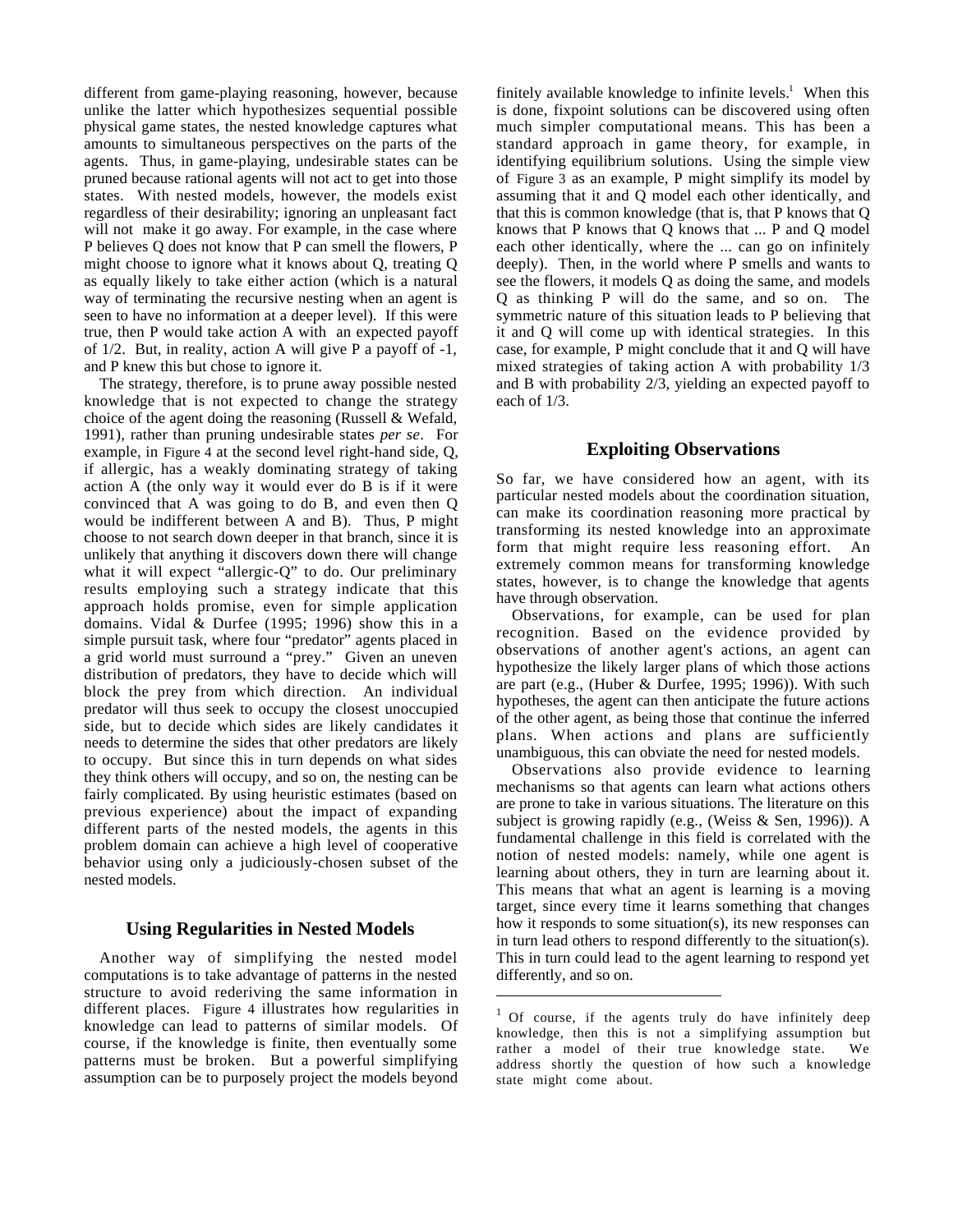It is conceivable that, in such circumstances, the learning never ends. In our running example, for instance, if P (who likes flowers) is paired up with a Q who is allergic in this game repeatedly, we can intuitively picture Q seeking to match P's choice (to eliminate the flowers from the world) while P seeks to make a different choice than Q. They could chase each other around the four combinations of actions *ad infinitum*, as first one changes, then the other does.

In general, a system reaches an equilibrium where the improvements it continues to make through learning are offset by the degradation to what it has already learned due to the volatility in what other agents are doing due to their learning. This notion is illustrated in **Error! Reference source not found.** which plots the error rate of an agent at time  $t+1$  given its error rate at time  $t$ , based on the combined learning capability (which tends to decrease error) and volatility (which tends to increase error). By characterizing learning capability and volatility (based on how coupled agents' actions are) for particular problems, we can build expectations of how practical it will be to use learning for coordination, as well as whether the system as a whole can ever learn to eliminate all errors (Vidal & Durfee, 1998).

#### **Using Communication**

Communication is commonly used to obviate the need for nested models. For example, one approach has been for agents to explicitly tell each other about their intended actions (or at least about constraints on what those actions



The error rate at time t+1 based on the error rate at time t and the sum of the learning and volatility curves. The initially high error rate decreases, but cannot fall below .44 because further learning by this agent is offset by the fact that learning by other agents renders obsolete some things that were previously learned.

**Figure 6: Error Progression.**



When P tells Q that it will do action A, P can now truncate its model, since it need not reason about what Q will think P will do.

#### **Figure 7: Truncated Hierarchy from Communication**

might be). Such an approach has formed the backbone of work in multiagent planning, for example, where agents separately form their own plans, and then communicate to identify possible conflicts or cooperative opportunities (Corkill, 1979; Georgeff, 1983; Durfee, 1988; Ephrati & Rosenschein, 1994).

The benefits of such communication are clear when captured in a nested model framework like RMM. By revealing information about itself, an agent simplifies its models of others, either by reducing uncertainty about the world (and hence reducing the branching factor) or uncertainty about what others will be doing (hence reducing the requisite modeling depth). For example, if P considers telling Q "I will do A," then P would model the resultant mental situation as being truncated, since it knows exactly that Q will consequently expect P to pursue A (assuming that the message is certain to be delivered and believed (Gmytrasiewicz & Durfee, 1993)).

 Looking at the resultant model ( Figure 7), P can decide that its expected payoff in the knowledge state after sending the message is dependent on  $p_i$ . Specifically, it is  $(3p_1-1)$ . Clearly, being the first to commit to doing A is a good idea if Q is unlikely to be allergic, and a bad idea if Q is allergic. With probabilities in between, the question of whether the message is good for P depends on what P's expected payoff was before sending it, and what it is afterward. P should send messages that cause the largest positive gains in its expected utility (Gmytrasiewicz *et al*, 1991).

Obviously, it might not be possible (or considered "fair") for P simply to claim action A by being first. Nonetheless, communication can still benefit the agents if they have correlated preferences. That is, even with some randomization thrown in about who gets first choice, they can still avoid mutually poor outcomes (such as both choosing A, if neither is allergic). They could, for example, agree to abide by the flip of a fair coin, such that each now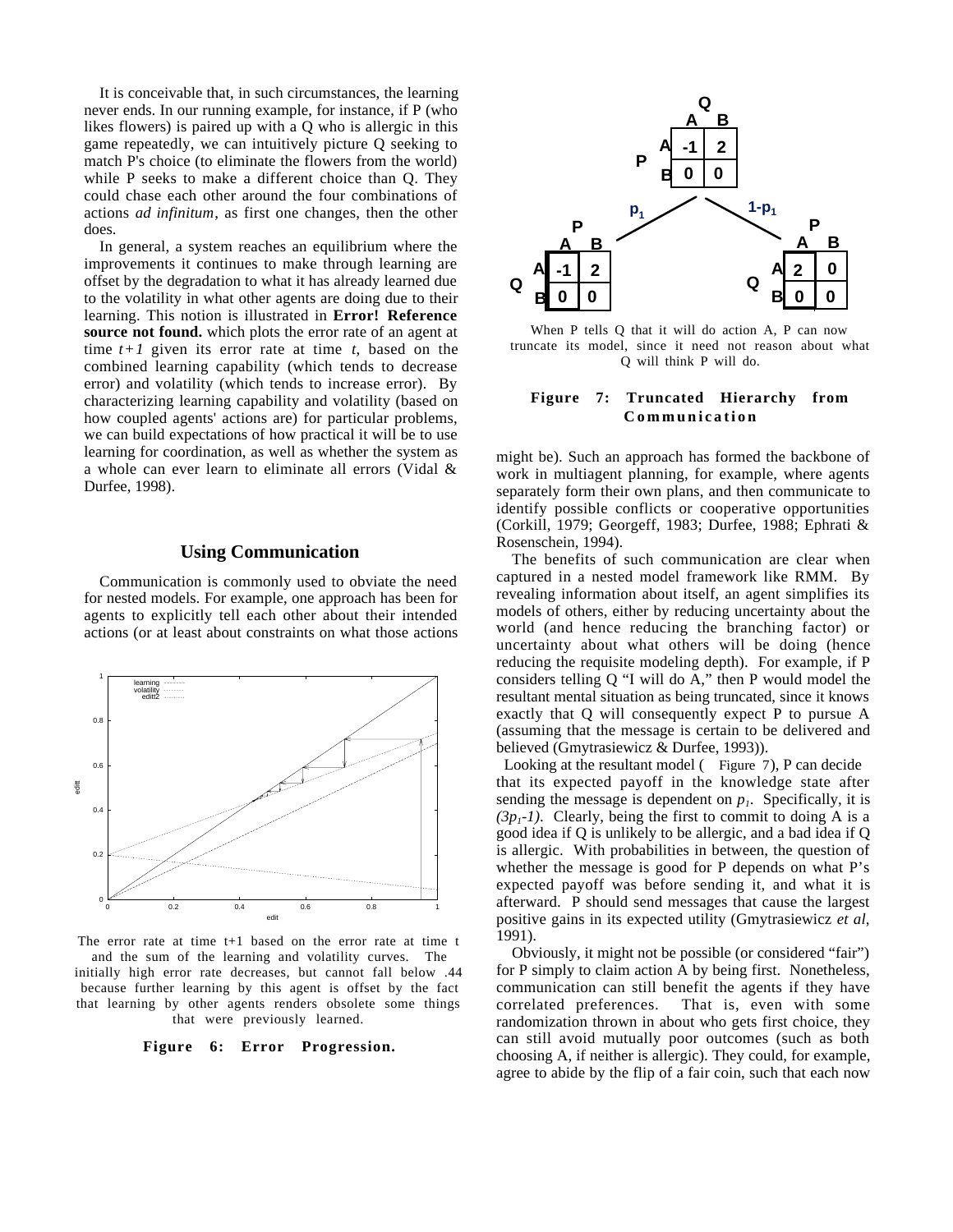has an expected utility of 1, which is better than 1/3 which is what they would expect to get without communication.<sup>1</sup> And the case is even more obvious when both agents are allergic, where they both want to take the same action and get the same payoff! When possible, therefore, communication is often a very practical and effective tool for the agent coordination process!

# **Epistemic States for Well-Defined Coordination**

In the previous section, we saw how a communicative act could be in the self-interest of an individual. Often, however, designers of multiagent systems also want to be able to claim particular properties for the collective decisions of the agents, such as stability, efficiency, and fairness (Durfee & Rosenschein, 1994). Thus, communication might be expected to change the agents' states of knowledge, as we have seen, to reach a state of knowledge from which certain properties must emerge.

For example, a recent trend in game-theoretic research has been to revisit notions of decision-theoretic rationality as embodied in game-playing agents, to understand better how rational agents would actually play a game, as opposed to analyzing a game independently of the agents, assuming basic rationality and common knowledge among the agents. Aumann and Brandenberger (1995), for example, investigate epistemic conditions for achieving Nash equilibria—that is, what must agents know if we are to be assured that their decisions will constitute a Nash equilibrium? While their analyses are too involved to detail here, and introduce problematic notions of common knowledge for cases involving more than two agents, we can get a flavor of how their ideas dovetail into those of AI by considering our ongoing two-agent case.

Recall that, in the previous subsection, P recognized that by telling Q about P's intention to take action A, P could increase its own expected payoff. Moreover, in this case, P got this higher payoff by doing what it had told Q it would do (it did not need to lie). If P is correct in its knowledge of Q's payoff matrices, of Q's rationality, and of Q's correctly receiving P's message, then P not only will take its part in a Nash equilibrium, but in fact knows that the agents are in a Nash equilibrium if it has itself been rational in choosing its action and truthful in revealing it.

A challenge of course lies in some of these nested knowledge assumptions. For example, P's projected knowledge state after sending the message (Figure 7) is predicated on knowing that, at the time of the door-opening decision, Q will have received, decoded, and incorporated P's message. P could require that Q acknowledge the

 $\overline{a}$ 

message, and this acknowledgment could suffice, although more interesting kinds of coordination requiring infinitely nested (common) knowledge might require infinitely many acknowledgments in principle (Fagin *et al*, 1995). Alternatively, P could have more models of Q (for the combinations of hear/not-hear and allergic/not-allergic) with their associated probabilities.

As we have seen, it is often advantageous to agents if they can attain (and possibly help others attain) particular states of knowledge. When particular kinds of knowledge states tend to be advantageous repeatedly, agents can discover patterns of communication that tend to lead to these states. These patterns of communication form the basis of protocols. Practical coordination that is predicated upon communication usually embeds well-defined protocols into the agents to streamline the process of achieving knowledge states that are desirable for systemwide properties. Substantial efforts on the parts of multiagent system designers have gone into formulating, implementing, and testing such protocols (e.g. KQML (Cohen & Levesque, 1995, Mayfield *et al,* 1996)), so that agents reach agreement on issues such as task assignments (e.g. (Smith 1980, Rosenschein & Zlotkin, 1994)) and coordinated plans (e. g. (Durfee 1988; Ephrati & Rosenschein, 1994)).

Finally, is should be mentioned that overuse of protocols can be counter-productive. A protocol that keeps agents informed about each other is generally helpful, but it could happen that, when one agent changes its plans due to unexpected events, it tells others, who adjust their plans, and tell yet others who adjust their plans, and so on. Sometimes, this kind of chain reaction can trigger a large amount of communication and coordination reasoning, and therefore it only makes sense to do if the precipitating change was significant. Thus, part of the practical use of protocols is in deciding when it is better to say nothing at all (Durfee and Lesser, 1988).

# **Constraining Choices**

So far, we have focused on methods for keeping the nested modeling tractable by using internal reasoning, learning, or selective communication to reduce the depth and/or breadth of the modeling space. Even if we were to reduce these drastically, however, it would not help if what little remained involved huge interaction representations. That is, in the form we've been focusing on, reducing the number of nested matrices will not help much if constructing even one such matrix is intractable. Recall that, in the worst case, every possible combination of the *c* choices for the *n* agents must be evaluated, meaning  $c^n$ evaluations.

Certainly, if the space is to be explored exhaustively, the set of choices must be finite. By constraining choices available to agents further, we can simplify the representations of interactions. In the most degenerate case, where each agent is given a single specific capability, an interaction is a matrix with only a single element  $(c=1 \text{ so } c^n)$ 

<sup>1</sup> That is, by communicating the agents can be assured of taking complementary actions (one A, the other B), so one is sure of opening the right door (payoff of 2) and the other will get a payoff of 0. If each is equally likely to be in each of these circumstances, each has an expected (average) payoff of 1.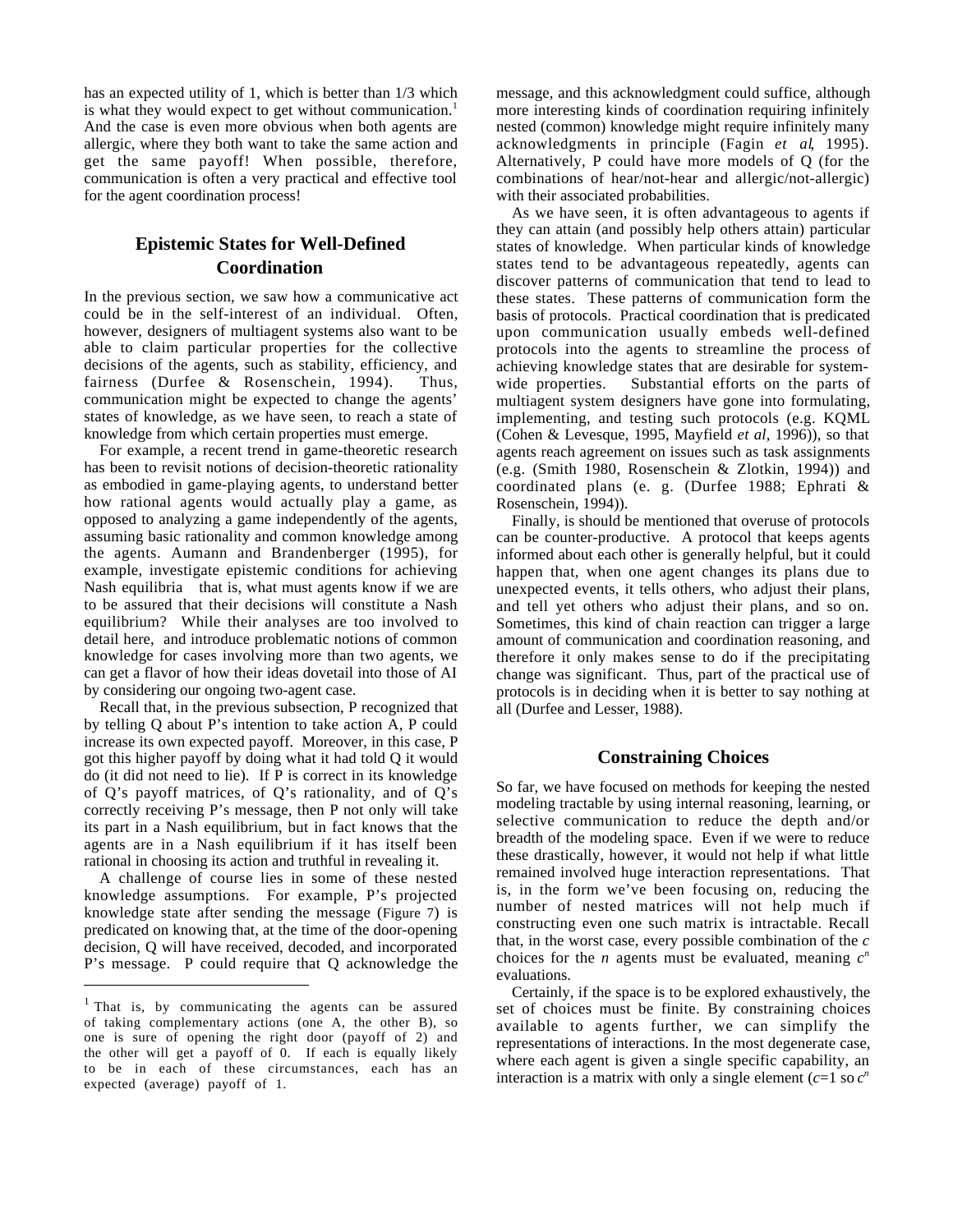$= 1$ )! This is an "assembly line" model of multiagent systems.

### **Organizational Structures**

The idea of constraining the choices of agents has been part of multiagent systems for well over a decade in work that has tried to use notions of organizations and organizational roles as guidelines for coordinating agents (Corkill 1983). A description of an organization captures the preferences and responsibilities of its members, providing strong clues to the choices of actions the members might make. The organization might also impose prohibitions on certain kinds of actions, both for particular niches in the organization and for all members of the organization.<sup>1</sup> By embedding agents within an organization, their decisions are simplified (they have fewer choices and know that others have fewer options) and their dynamic coordination activities can be better directed. Among the challenges in designing an organization is determining how to decompose tasks into separate roles, so as to have reliable, inexpensive, and effective performance on the part of the organization.

For example, consider hierarchical organizations for tasks such as information gathering. Given a query to answer, the query task can be decomposed and the (independent) query subtasks assigned. Let's define the task granularity (γ) as the task execution time (τ) divided by the communication delay (δ). Then, given γ, the total number of primitive information gathering tasks (*N*), and the number of tasks (*m*) assigned to each leaf of the organization, we can derive the branching factor *k* for the balanced tree that minimizes response time (So & Durfee, 1996):

$$
T(N,k,\gamma,m) = \begin{cases} (k+1)l\delta + (l+m)\tau \longrightarrow \gamma \le 1\\ 2l\delta + (kl+m)\tau \longrightarrow \gamma > 1 \end{cases}
$$

 $\overline{a}$ 

In the above,  $l = log_k(N/m)$ , and is the number of levels in the organization*.* The processing at the leaf level is simply to execute the primitive tasks and send the results of each back up the hierarchy. At the non-leaf levels, the agents receive larger tasks from above, break them into *k* subtasks, assign these subtasks sequentially to the *k* agents below, and then as results are returned they are synthesized (where integrating a received result requires  $\tau$  time) and the composite result is sent back up the hierarchy once it is done.

Under this assumed organizational behavior, it is the case that, for *N*=32, *m*=2, and any γ, *k*=4 outperforms *k*=2 and *k*=16. Even in the space of such simple hierarchical organizations as these, therefore, the detailed design of the organization (the selection of parameter values for features such as the number of subordinates per manager) balances several considerations.

### **Organization and Runtime Coordination Codesign**

The above organization analysis assumes that each agent can reliably accomplish its task(s). A major challenge in organization design, in fact, is to design reliable organizations that can tolerate failures of some agents. To increase reliability, we typically introduce redundancy among the agents, so that each task is replicated at several agents. To the degree of replication, the task can still get done even if some agents fail. But redundancy also opens the door to possible inefficiencies, as agents can duplicate each others' work in situations with few or no agent failures. Duplication of effort can be avoided if agents are able to coordinate dynamically at runtime, but this in turn incurs overhead and assumes sophisticated agents. So an important question in organization design is: How do different organizations make demands on the sophistication of agents that populate them?

To begin answering this question, we have defined **oredundancy task assignment** by a parent to child in a tree-like organization as an assignment that tolerates the failure of *o* children. For example, 1-redundancy task assignment means that the organization is still assured of succeeding even if one of the "children" agents of each of the non-leaf agents fail. In a binary organization (*k*=2), 1 redundant task assignment means that all of the agents are responsible for all of the tasks, because in the worst case (when only one of every two children survives), there is a single "live" path to a single leaf! Since the failures are random, every single such path must lead to success, so every leaf agent will have every subtask. (See Figure 8 with tasks label with letters a, b, c... Note that tasks get grouped into subsets at deeper levels, where the ordering of subsets might imply a preferred ordering of subtask execution.) Fortunately, for larger values of *k*, redundancy need not be quite so total! (See Figure 9, where a leaf agent does not have all of the subtasks.)

For different levels of o-redundancy, along with the previously described parameters, we can measure an organization's response time given that particular agents fail. We here define the agent failure rate as the proportion of agents that fail (although a richer model of independent failures is used elsewhere (Durfee  $&$  So, 1997)). Thus, with a failure rate of .4, an organization with 5 agents will have 2 failed agents. Whether the organization succeeds can depend on which of the agents fail (note that any simple hierarchical organization like the ones we have examined will fail if the top agent fails), and in some cases, the failure rate might force the violation of the degree of redundancy in the organization, and so the organization will be assured of failing to respond at all.

Thus, a particular organization will not have a deterministic response time, but rather will have a distribution over performance times, depending on which

 $<sup>1</sup>$  Note that prohibitions across the entire population</sup> equate to "conventions" or "social laws" (Shoham and Tennenholtz, 1995) which correspond to a specialized form of organization structure.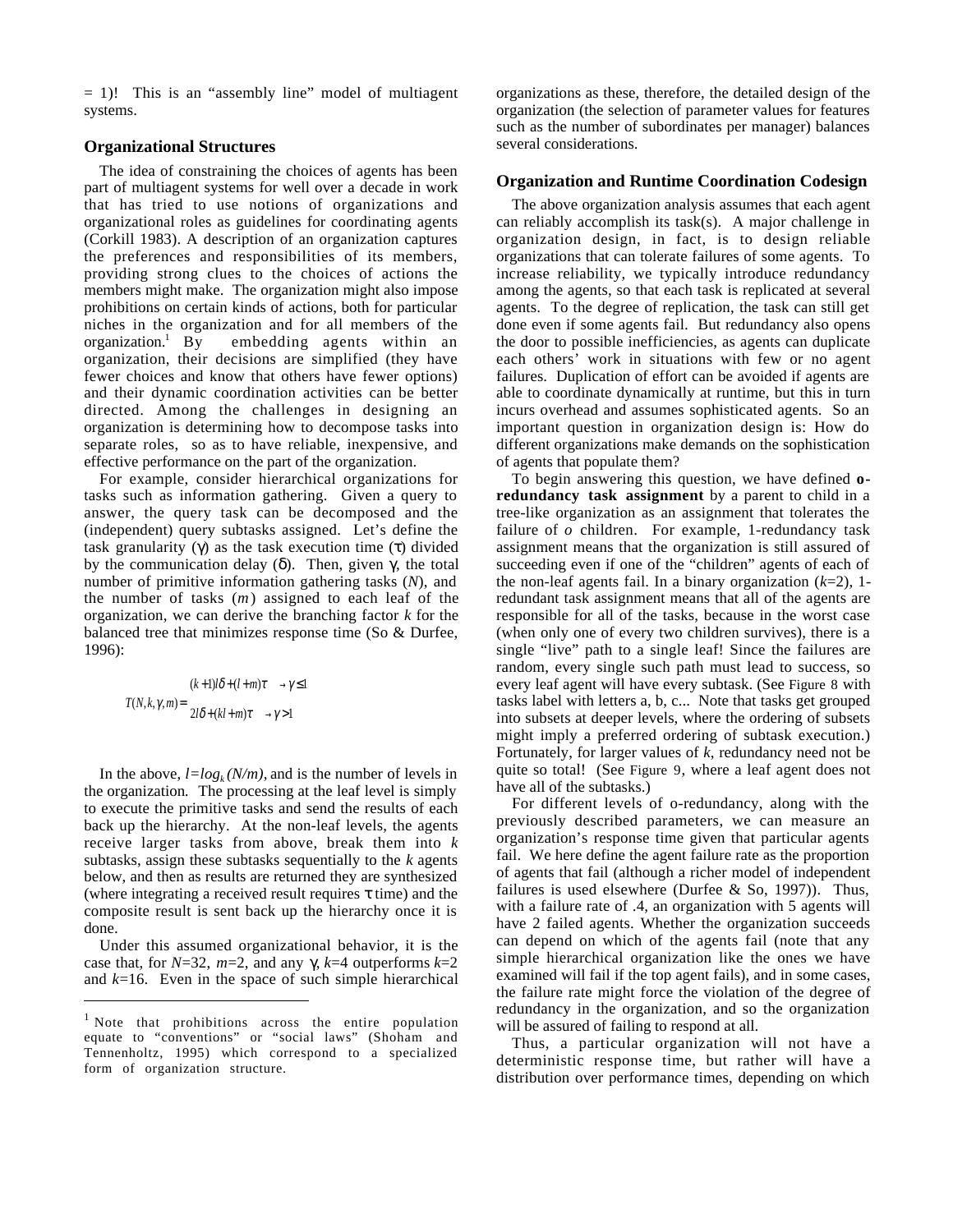

**The organization (upper right) with 8 tasks overall (N=8), each non-leaf has 2 children (k=2), each leaf does 2 tasks (m=2), tasks are assigned so that even if 1 out of every pair of children fails, all the tasks still get done (o=1). The graph shows how variance in execution time decreases with greater agent failure rates, and how the probability of successful overall task completion decreases (scale on right side of graph).**

#### **Figure 8: Binary Tree Organization**

agents fail and how the surviving agents order their tasks. If we assume random task ordering, we get behavior exemplified in Figure 8 and Figure 9. (These figures do not include response times for failed instances of organizations; for more on this see (Durfee & So, 1997).) Note how, in the first case (Figure 8), the distribution over runtimes (shaded region) narrows with increasing failure rate. This is because, as more agents fail, the differences in performance due to alternative orderings disappears since ultimately enough agents are gone that the remaining ones must complete all of their tasks anyway. This is not so in the second case (Figure 9); having less redundancy at the leaf agents means the performance distribution will be narrower, but it tends to widen with failures since there can be more reliance on results from agents who get their tasks later (assignments are made left to right). Broader distributions represent opportunities for improvements through runtime coordination (Durfee & So, 1997), which helps agents coordinate their orderings to do better than "random." The second case also has a higher probability of completion for low agent failure rates, but does not degrade as gracefully as the first case as agent failure rate increases, as shown by the solid line in the graph giving completion probability (scale on the right side of the graphs).

The design of organizations is thus a balancing act between factors such as reliability, response time, and investment in runtime coordination technologies for the agents that populate the organization (Durfee & So, 1997). Again, recall that by embedding agents within an organization, their decisions are simplified (they have fewer choices and know that others have fewer options) and their dynamic coordination activities can be better directed.



The organization (upper right) with 8 tasks overall  $(N=8)$ , the one non-leaf has  $4$  children (k=4), each leaf does  $2$ tasks (m=2), tasks are assigned so that even if 2 out of the four children fails, all the tasks still get done  $(0=2)$ .

The graph shows how variance in execution time decreases with greater agent failure rates, and how the probability of successful overall task completion

decreases (scale on right side of graph).

#### **Figure 9: Flat Tree Organization**

# **Preference Simplification and Selective Search**

As we have seen, overly constraining choices will impact the flexibility of agents to accommodate less than ideal circumstances, such as the failure of some agents within an organization. There are therefore limits to how much we want to make coordination practical by tying the hands of our agents - by keeping  $c$  small so that  $c^n$  stays small.

In this section we consider alternative strategies, such as only selectively examining some of the  $c<sup>n</sup>$  combinations, or even just keeping *n* small. If some agents can be safely ignored, for example, the interaction can be greatly simplified. To say that an agent can be ignored means that the choices made by the agent have no (or negligible) impact on the perceived payoff that another gets from its choice of actions. Obviously, one way of realizing this is to structure the multiagent system in a way that maximizes independence, such as creating organizations with independent roles (e.g. no redundancy) so that agents would not need to consider what others had or would be doing when making their own decisions. Such systems have been called completely accurate, independent systems (Lesser & Corkill, 1981).

In more open systems, imposing such structure can be problematic, so alternative means are needed. One fundamental approach is to simplify the agents' preference structure. Consider, for example, the following. In a robot delivery task, a robot R is indifferent to where other robots are, *except* when they are trying to be in the same place as R is at the same time. Thus, if we consider R's interaction space, for most of the choice combinations, the payoff of the choice combination is the same as  $R$ 's payoff for its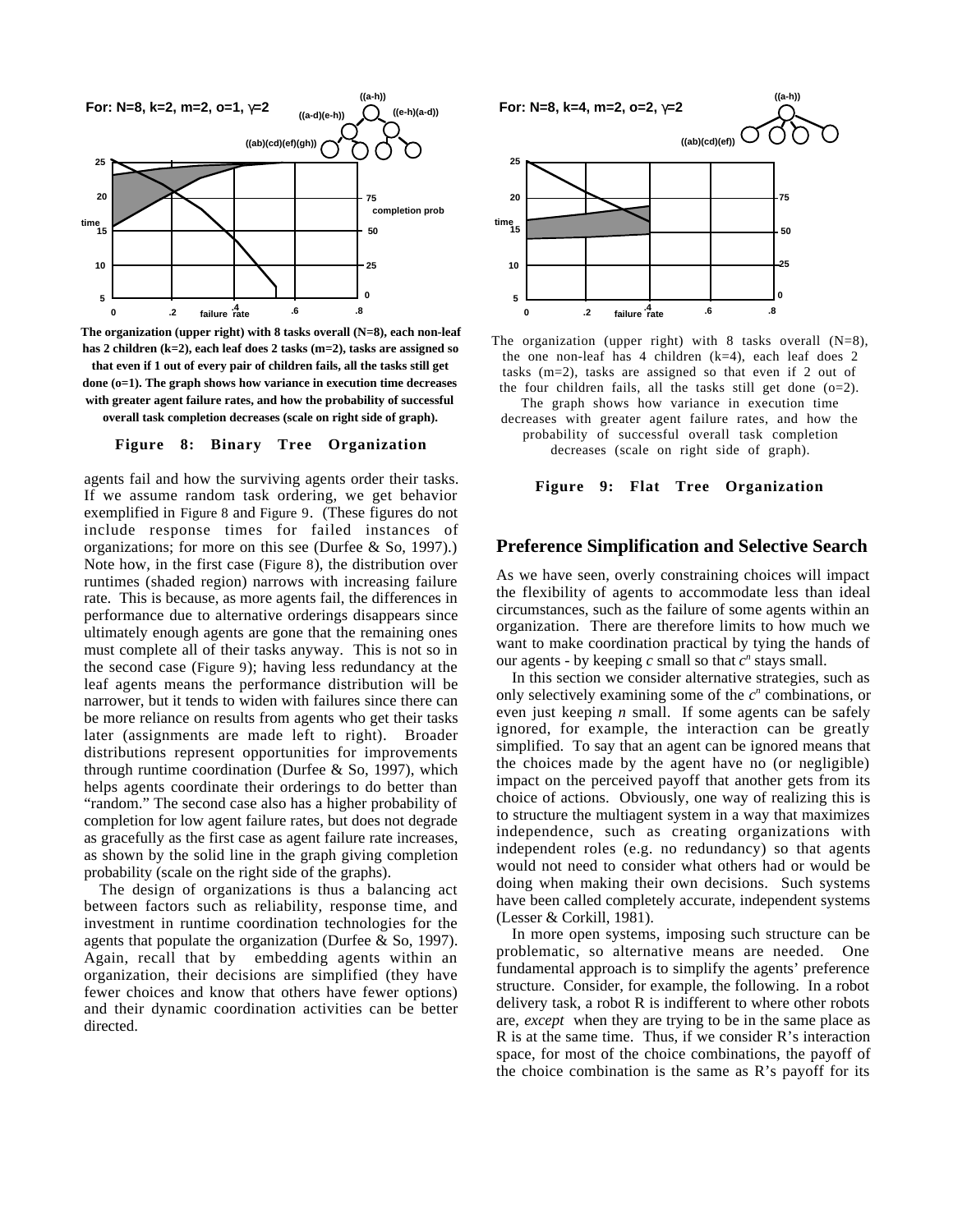individual choice, except for a few points where R's payoff is strongly negative (a collision!). Reasoning about its choice of action, thus, could be viewed as prohibiting the bad combinations and acting independently otherwise. The notion of social laws (Shoham & Tennenholtz, 1995), for example, has this flavor of prohibiting actions that lead to failure states and otherwise allowing agents to ignore each other.

## **Satisficing**

An even greater simplification can arise if each agent has only two levels of preference over outcomes of choices—good and no good. In effect, this reduces the search for an optimal choice of action to a satisficing search: as soon as a choice is found that is *good*, it is pointless to enumerate and evaluate other choices.

These strategies presuppose that agents know what choices to avoid. In some cases, off-line analyses of an application domain can yield a set of prohibitions, as has been done with social laws (Shoham & Tennenholtz, 1995). But runtime methods for searching for coordinated choices can exploit simplified preferences greatly. For example, in coordination approaches based on plan merging (e.g., Georgeff, 1983;, Ephrati & Rosenschein, 1994; Durfee & Lesser, 1991), agents begin by assuming that their choices are independent and thus each searches for plans that look best locally. These are then merged to detect conflicts, and if conflicts are found some agents might replan or simply revise (such as insert synchronization actions into) their original plans to remove the problem. Thus, rather than enumerating the whole interaction space (matrix), the agents selectively enumerate portions of the space until a satisfactory combination of local plans is found. Often, they perform a hill-climbing search, beginning from their combination of independently-derived local plans, and searching through successive perturbations of those plans until a satisfactory (conflict-free) combination is found (e.g., Durfee & Lesser, 1991).

This satisficing simplification of preferences to being *good* (enough) and *no good*, reduces the coordination process to a distributed constraint satisfaction problem (Yokoo *et al*, 1992, Conry *et al*, 1991, Sycara *et al,* 1991), where all satisfactory solutions are equally good. Much work in multiagent systems has benefited from this kind of simplification, taking advantage of algorithms for constraint satisfaction search to solve, for example, problems in distributed resource allocation and scheduling. There might be many possible strategies for conducting such a search, however, and the quality and cost of coordination might well depend on adopting an appropriate strategy given the current problem-solving context.

### **Negotiation**

For example, in the application domain of distributed meeting scheduling, there could be several strategies for how agents go about searching through (negotiating over) possible meeting times to propose to each other (Sen & Durfee, 1995). Two (of many) possible strategies are to simply move through the available times chronologically and schedule a meeting as early as possible, or to find larger portions of the calendar that are relatively free, and then iteratively narrow down the times to find a meeting time. These strategies lead to calendars that look different, the latter tending to distribute meetings more evenly. In turn, the evolution of a calendar with one of the strategies eventually reaches a point where the other strategy becomes the better (more cost-effective) choice for further scheduling. As the calendar gets full toward the front from as-soon-as-possible scheduling, a fit-in-sparse-space strategy works better. As the fit-in-sparse-space strategy tends to make the calendar evenly dense (so there really are no spaces appreciably more sparse than others), the simpler soon-as-possible strategy becomes more cost-effective. Thus, not only does an agent's choice of strategy for searching the options impact the quality and cost of its schedule, but the agent also must be capable of adapting its strategy as circumstances change.

The iterative search through the space of joint decisions that we have described has many of the features that most people associate with the concept of *negotiation*. There are many possible strategies for making negotiation practical depending on the needs of an application, ranging from simplifying the preferences and adapting the search strategy (as outlined above), to simplifying the proposals (for example, using prices to summarize agents' current/future plans as in (Wellman, 1993; Lee & Durfee, 1995)), to using heuristics or past cases to generate new proposals based on feedback about prior proposals as in (Sycara 1989)), to exchanging intervals of proposals and narrowing down to solutions, and so on. In fact, because the term "negotiation" has been used to encompass so many more specific strategies like those just mentioned, the term has become much less technically meaningful; a challenge for the community is to more carefully characterize the different kinds of negotiation that have been studied, possibly (as suggested in this article) by focusing on how each kind attempts to make the coordination problem tractable.

### **Hierarchical Elaboration of Choices**

So far, we have discussed approaches where agents can search through the space of individual actions to find good joint actions, such as working their way through proposed meeting times, and approaches where agents work within longer-term organizational guidelines that focus their behaviors. In fact, these strategies for coordination involve agents making commitments at different levels (at the schedule level versus at the organization level). Generally speaking, agents can make commitments along a spectrum of levels, which are differentiated mostly in terms of the lifetime of the commitment (or the frequency with which new commitments must be made) and in terms of the number of agents involved in the commitment, as broadly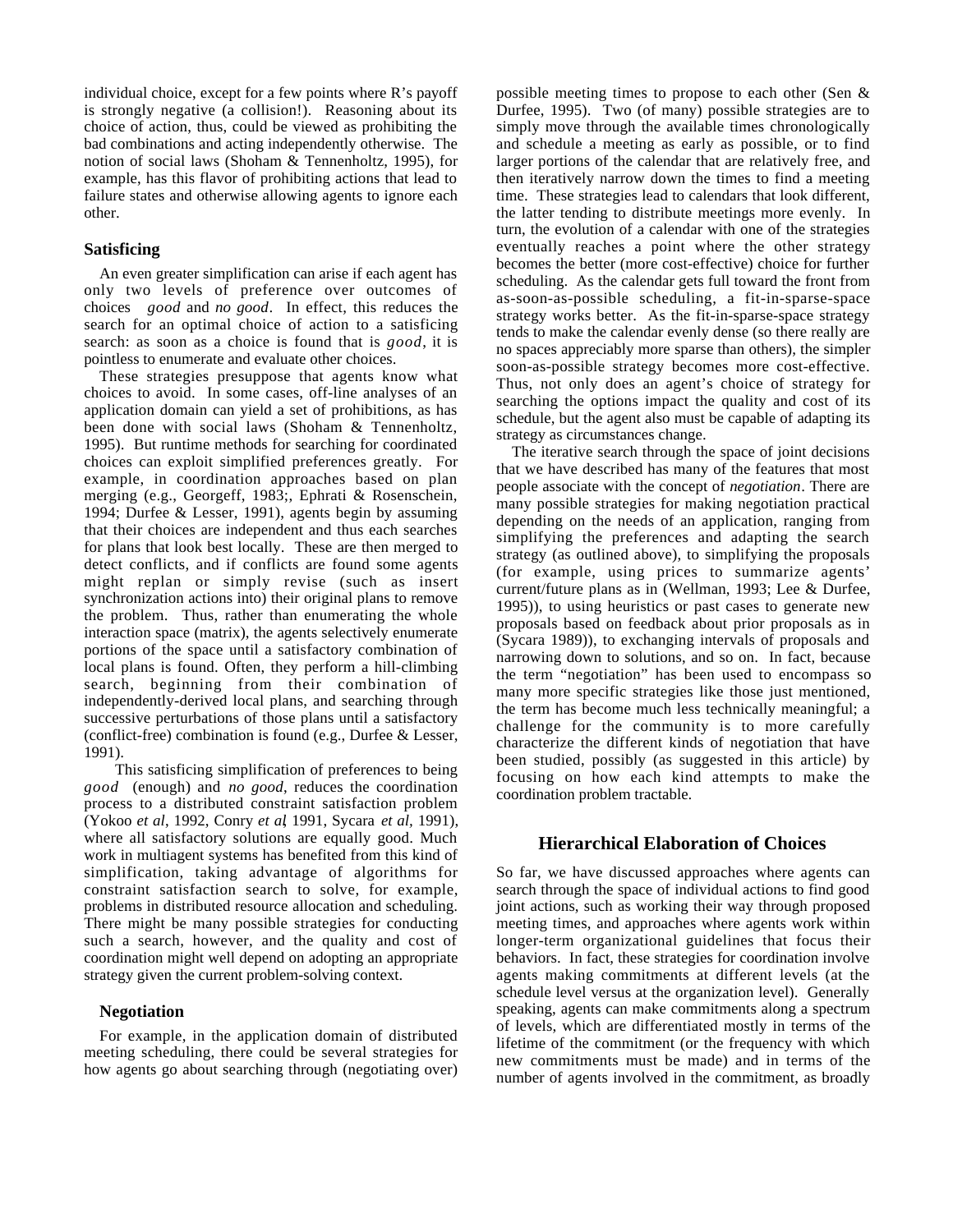

As we work our way down, the time scale of commitments decreases, as does the number of agents participating in the commitment. The marked areas are the parts of commitment space focused on in this article.

# **Figure 10: Commitment Spectrum**

summarized in Figure 10. The frequency of coordination decisions is conveyed in the left column (darker is more frequent), along with the type of commitment and the time scale and number of agents involved. The emphasis in multiagent systems research is mostly in the areas "boxed", with the gray areas being less fully explored. The choice of what kinds of commitment(s) agents should make to each other depends on the frequency of coordination activity, the requirements for coordination precision, the tolerance of coordination costs, and the flexibility that agents need to individually retain to cope with environmental changes.

An ongoing objective of our work is to represent the continuous spectrum of commitments in a single search space, to allow agents to move among models of individual and joint activity at different levels of (temporal) abstraction. Thus, the search for coordinated activity involves not only a search among alternatives at a particular abstraction level for specifying choices, but in fact a search through alternative levels of abstraction to find models of agents/actions that balance the costs and benefits of coordination appropriately.

For example, consider 2 robots doing deliveries as in Figure 11 (left side). Since R1 always delivers to the top destination, and R2 to the bottom one, one strategy for coordinating is to statically assign resources (in this case, regions that contain the doors are most important). This leads to Figure 11 (right side), where R2 is always running around the long way. This "organizational" solution avoids any need for further coordination, but it can be inefficient, especially when R1 is not using its door, since R2 is still taking the long route.

For a particular delivery, R1 and R2 might consider their time/space needs, and identify that pushing their activities apart in space or time would suffice (Figure 12, left side). With temporal resolution, R2 waits until R1 is done before beginning to move to and through the central door. Or the robots could use information from this more abstract level to focus communication on exchanging more detailed information about the trouble spots. They could resolve the potential conflict at an intermediate level of abstraction; temporal resolution has R2 begin once R1 has cleared the door (Figure 12, middle column bottom). Or they could communicate more details (Figure 12, right side), where now R2 moves at the same time as R1, and stops just before the door to let R1 pass through first. Clearly, this last instance of coordination is crispest, but it is also the most expensive to arrive at and the least tolerant of failure, since the robots have less distance between them in general, so less room to avoid collisions if they deviate from planned paths.



**Robot 1 delivers objects between the solid square locations (it is at one of those in the figure). Robot 2 similarly delivers between the shaded regions. One coordination decision could be to partition the space once and for all, such that each robot has complete control over its region (shown on the right).**

**Figure 11: An Organizational Solution**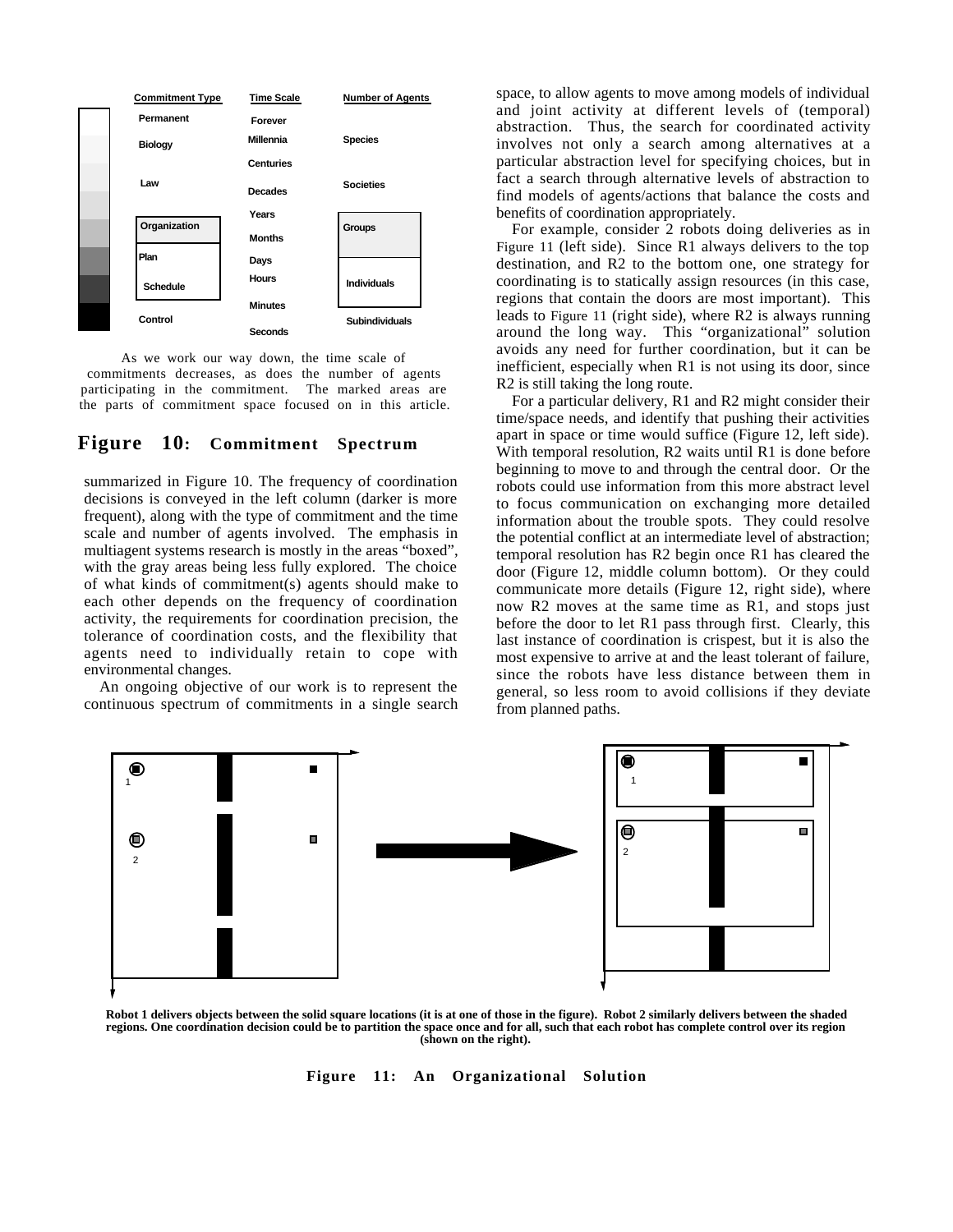

**Treating coordination for only the next delivery, the agents represent their plans abstractly in terms of an x-y region over time. The most abstract representations (upper left) overlap, leading either to moving their activities apart in space or time (working downward in the figure), or exchanging more detailed views (moving to the right in the figure) to isolate more precisely where the conflicts could arise. At the most extreme right, the agents exchange detailed movement plans, and coordinate by shifting one of them very slightly in time to avoid collision in the doorway.**

**Figure 12: Alternative Levels of Abstraction**

This example illustrates that coordination can go on at different abstraction levels, and that which level is right can be very situation-dependent. Thus, it is important to develop coordination techniques that can find the right level of detail. Moreover, in terms of the framework laid out in this paper—of thinking about strategies for limiting the knowledge being considered during coordination—the ability to represent situations abstractly is another way of reducing the number of choices (and choice combinations) being considered (lowers *c* in our earlier formulations). Protocols that allow the incremental elaboration of choices, moreover, can be based on such a representation, as another means for selectively exploring (and ignoring) options of agents (Durfee & Montgomery, 1991).

Of course, there are even more strategies for coordination even in a simple domain such as the robot delivery task. One interesting strategy is for the robots to move up a level—to see their tasks as part of a single, team task. By doing so, they can recognize alternative decompositions. For example, rather than decompose by items to deliver, they could decompose by spatial areas, leading to a solution where one robot picks up items at the source locations and drops them off at the doorway, and the other picks up at the doorway and delivers to the final

destination. By seeing themselves as part of one team, the agents can coordinate to their mutual benefit (they can cooperate).

## **Using Teams to Simplify Coordination**

We turn to one final strategy for keeping coordination practical that builds on both the ideas of using hierarchical abstractions and of ignoring agents or treating multiple agents as a single agent. Abstraction is a powerful tool for reducing complexity; for tasks that admit to abstraction such that subtasks can be elaborated independently, hierarchical distributed problem solving can solve an exponential problem in logarithmic time. That is, some problems admit to hierarchical decomposition, such as the Tower of Hanoi problem where solving the problem of moving a stack of disks off of the disk that needs to be moved can be solved separately from the problem of restacking smaller disks on top of the moved disk (Korf, 1987; Knoblock, 1991). Multiagent problem solving can construct a plan in logarithmic time,as long as the number of agents to solve the problem can grow with increasingly large problem sizes (Montgomery & Durfee, 1993).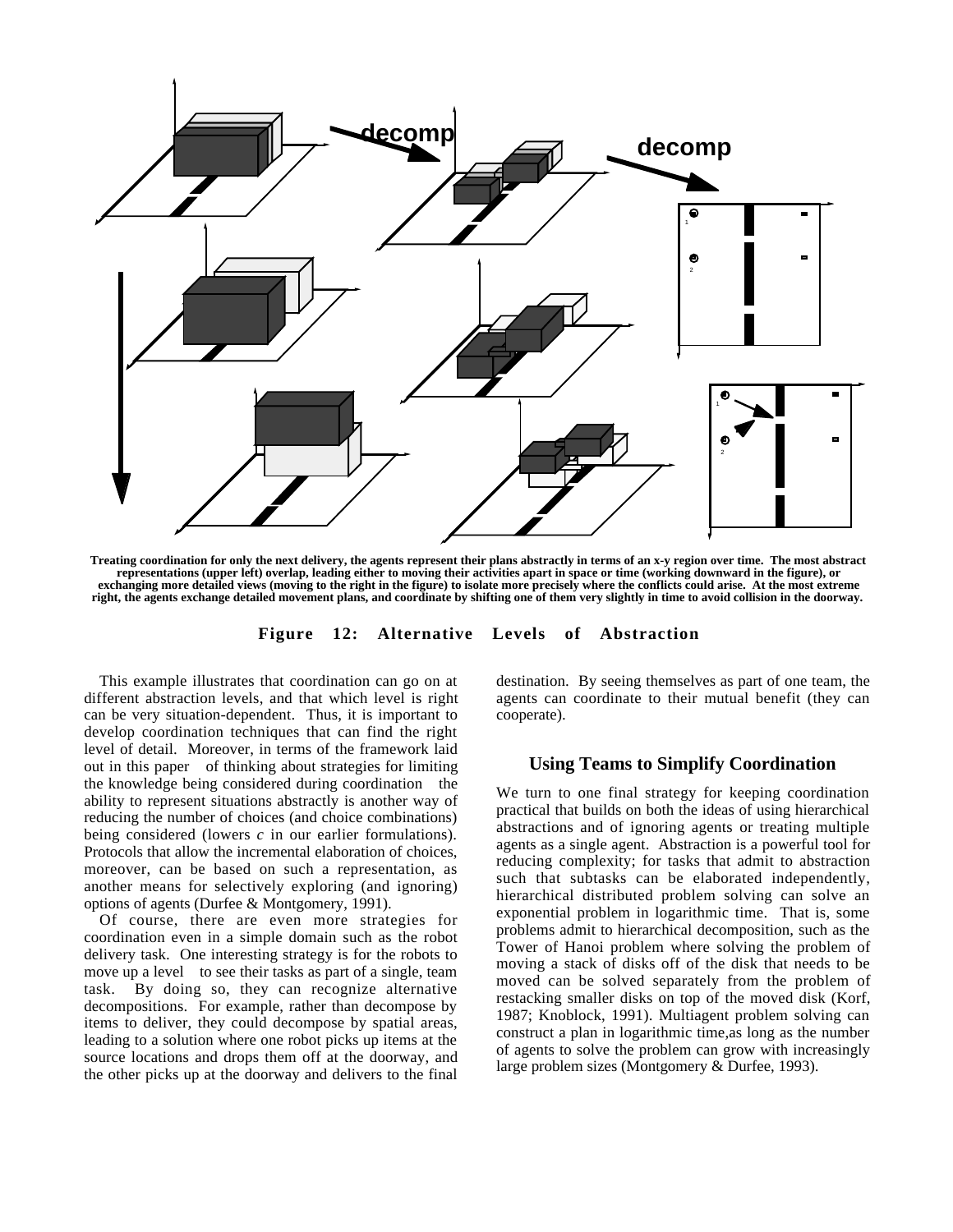Even when strong assumptions of subtask independence do not hold, moreover, the use of abstraction can be beneficial. For example, in coordinating 20 delivery robots, having each communicate and coordinate with all of the others directly can lead to paralysis as each is overwhelmed with information. An alternative strategy is to have the agents break into teams, such that team leaders coordinate to divide (space and time) resources among the teams, and team members divide their allotment among themselves (Figure 13).

Because team members must summarize their requests for team leaders, and then team leaders must pass revised team constraints back to the members, the property of subtask independence does not hold. Yet, despite this, as illustrated for a particular case in Figure 14, the use of team-level abstraction can allow coordination costs to grow more slowly as the task becomes harder than if the individuals had to coordinate with every other agent (Montgomery & Durfee, 1993).

#### **Summary and Future Work**

To summarize, what we have seen is that, considering all of the knowledge that an agent might have, completely thoughtful coordination might be impractical for most applications. Making coordination practical therefore means finding ways to *not* use some of the possible knowledge---to either be, or pretend to be, blissfully ignorant about some aspects of the multiagent situation (Figure 15). I would claim, in fact, that the bulk of coordination research has been in developing techniques to do exactly that. The large number of techniques out there seems to me to be a reflection of the number of ways that people have found to ignore, simplify, or implicitly design away aspects of agent models to make coordination tractable. Different application domains have tended to be sensitive to ignorance of different things; hence, in general



Nodes are clustered into 4 teams, and one member of each team acts as a "leader" and coordinates with the leaders of the other teams.

**Figure 13: Example Team Hierarchy**

coordination techniques appear to be tied to application domains.

My hope is that this is really not the case, but that the coordination techniques are tied instead to what is safe to ignore in different domains. By characterizing coordination techniques in terms of how they reckon with the potential intractability of the coordination task, as I have done here with a small (shamelessly biased) subset of techniques, I hope to encourage further examination of previous and ongoing work (of which there is too much to comprehensively list) to understand it not in terms of how techniques match a particular application domain, but rather how they fit a class of domains that admit to---or even thrive on---certain kinds of ignorance that allow coordination to be practical.



The total time to complete deliveries is plotted as the number of packages to be delivered (where their start and destination locations are randomly generated) grows. With a small number of deliveries, it is faster for agents to coordinate as individuals, since the number of potential conflicts (collisions) is small, than to incur the overhead of working through a team hierarchy. However, as the number of deliveries rises, it eventually becomes more cost effective to decouple much of the search by using teams despite the added overhead.

# **Figure 14: Experimental Results on Team Deliveries**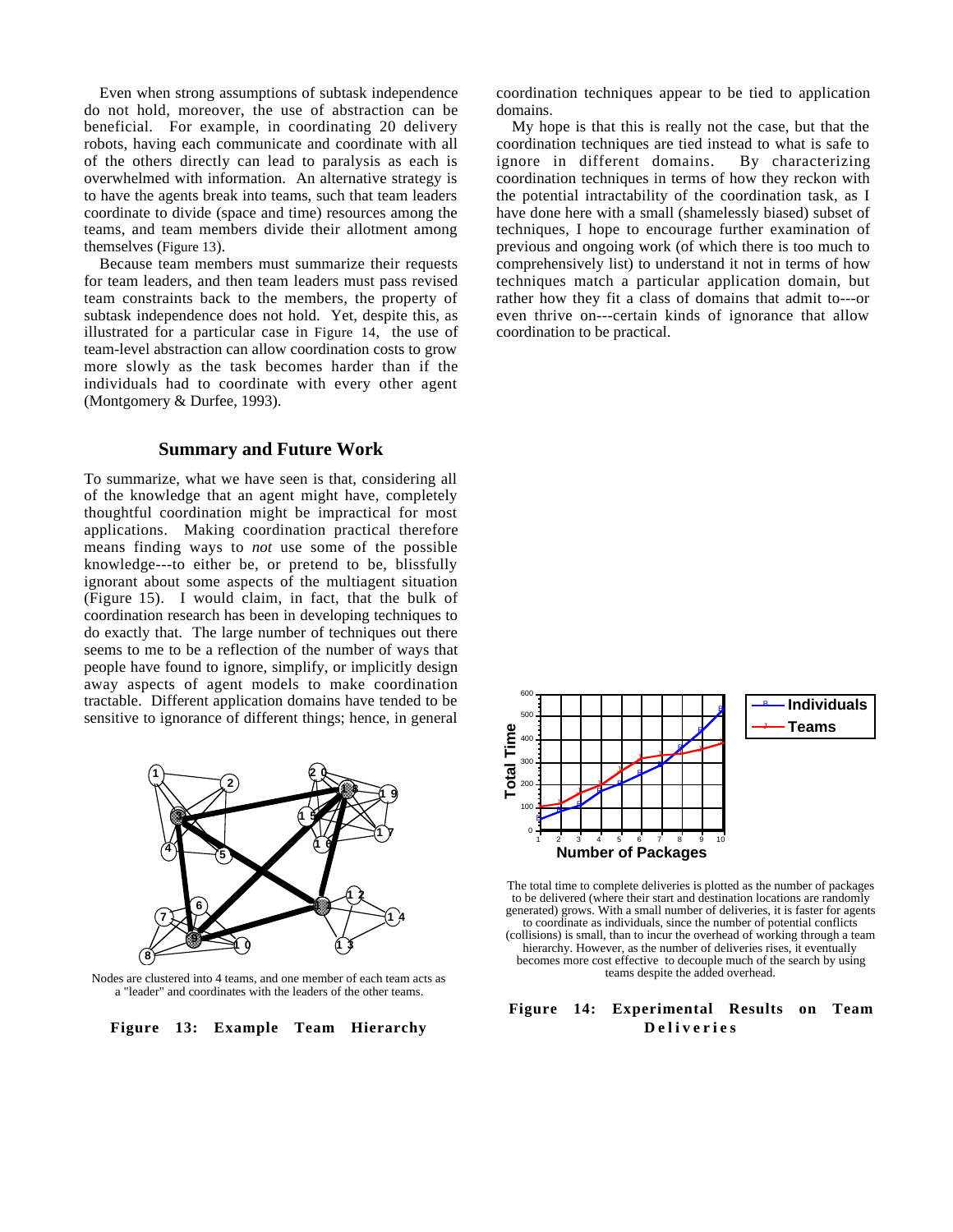

**A summary of the techniques described for making coordination more practical, indicating what parts of the coordination problem they affect .**

**Figure 15: Strategies for Practical Coordination**

# **Further Reading**

Computational approaches to coordination among artificial intelligence systems have been a focus of work in the distributed artificial intelligence and multi-agent systems community for many years. Numerous collections of research results in the field exist, ranging from classic papers (Bond & Gasser, 1988) to the papers in the International Conferences on Multi-Agent Systems (Lesser, 1995; Takoro, 1996; Demazeau, 1998) and the Autonomous Agents conferences (Johnson, 1997; Sycara & Wooldridge, 1998). There are in-depth treatments on the design of mechanisms that lead to multiagent systems that exhibit desirable properties (e.g., Rosenschein & Zlotkin, 1994), on computational organization theory, (e.g., Prietula, et al, 1998), and on theories of nested agent knowledge (Fagin, et al., 1995). Recently, the field has matured to the point where textbook-level treatments have begun to appear (O'Hare & Jennings, 1996; Weiss, 1998), and a journal entitled Autonomous Agents and Multi-Agent Systems is now being published.

# **Acknowledgments**

My thanks to my current and former students, whose investigations have contributed important pieces to the overall puzzle still taking shape in this article. Their names are sprinkled liberally in the references that follow. Piotr Gmytrasiewicz and Sandip Sen specifically gave helpful suggestions about this article. This article is a revised and extended version of an invited paper presented at the International Conference on Multi-Agent Systems (ICMAS) in 1995. I would like to thank my colleagues in Israel---Jeff Rosenschein, Sarit Kraus, and Moshe Tennenholtz---for feedback on the early formulation of this paper, and members of the MAS community at large since ICMAS-95 for their thoughts.

#### **References**

Aumann, R. and Brandenberger, A. 1995. Epistemic Conditions for Nash Equilibrium. *Econometrica* 63(5):1161-1180.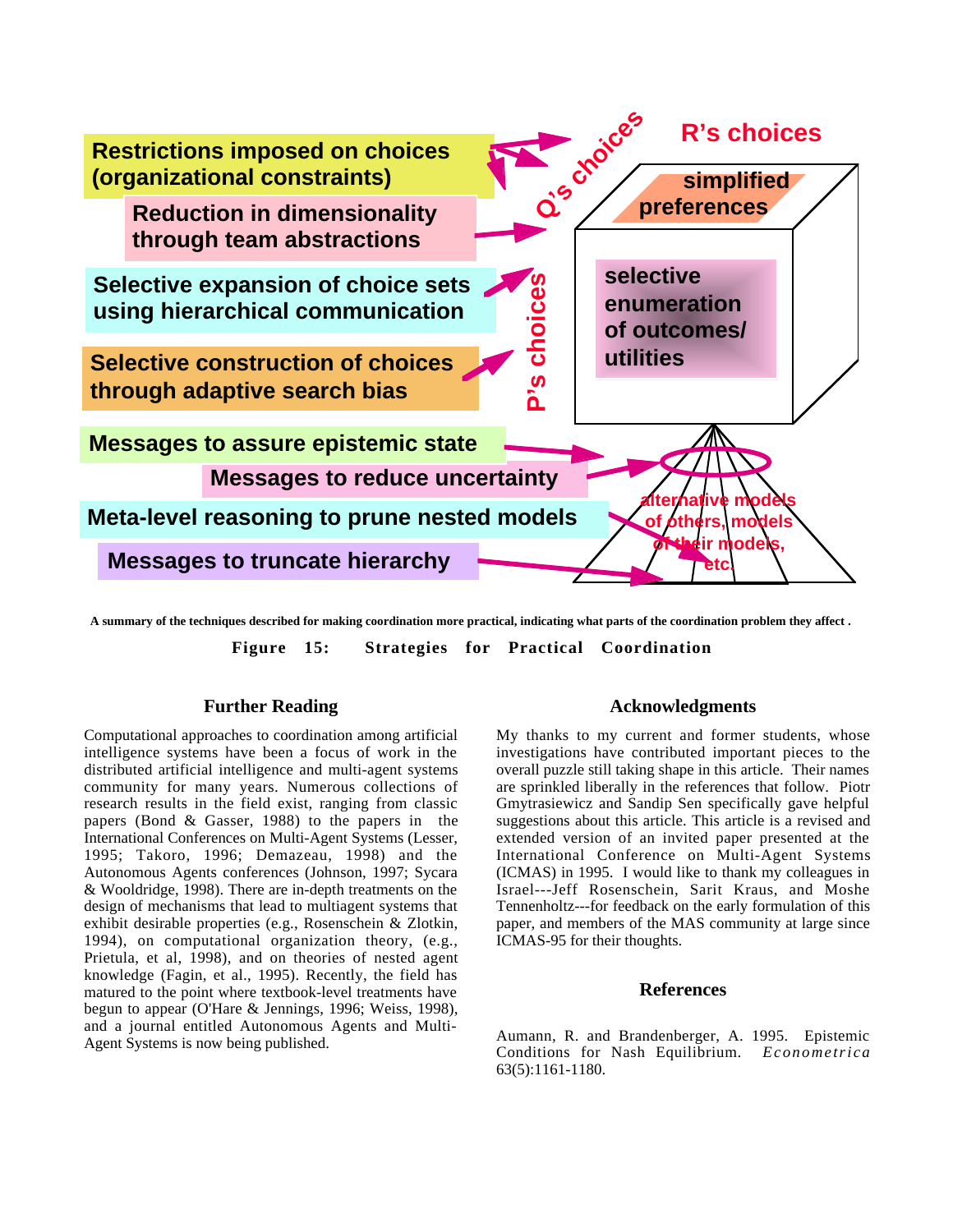Bond, A. H. and Gasser, L. (editors) 1988. *Readings in Distributed Artificial Intelligence*. Morgan Kaufmann, San Mateo, CA.

Cohen, P. R. and Levesque, H. J.. 1995. Communicative Actions for Artificial Agents. *Proceedings of the First International Conference on Multi-Agent Systems*, pages 65-72, San Francisco, CA. AAAI Press.

Conry, S. E., Kuwabara, K., Lesser, V. R., and Meyer, R. A. 1991. Multistage Negotiation for Distributed Constraint Satisfaction. *IEEE Transactions on Systems, Man, and Cybernetics* SMC-21(6):1462-1477, November 1991.

Corkill, D.D. 1979. Hierarchical Planning in a Distributed Environment. *Proceedings of the Sixth International Joint Conference on Artificial Intelligence*, pages 168-175, Cambridge, MA.

Corkill, D. D. 1983. *A Framework for Organizational Self-Design in Distributed Problem Solving Networks*. Ph. D. thesis, University of Massachusetts, 1983.

Demazeau, Y. (editor) 1998. *Proceedings of the Third International Conference on Multi-Agent Systems*. Paris, France. IEEE Computer Society Press.

Durfee, E. H. 1988. *Coordination of Distributed Problem Solvers.* Kluwer Academic Publishers, Boston MA.

Durfee, E. H. and Lesser, V. R. 1988. "Predictability Versus Responsiveness: Coordinating Problem Solvers in Dynamic Domains." *In Proceedings of the Seventh National Conference on Artificial Intelligence* , pages 66-- 71, August.

Durfee, E. H., and Lesser, V. R. 1991. Partial Global Planning: A Coordination Framework for Distributed Hypothesis Formation*. IEEE Transactions on Systems, Man, and Cybernetics*, Special Issue on Distributed Sensor Networks, SMC-21(5):1167-1183, September 1991.

Durfee, E.H., and Montgomery, T.A. 1991. Coordination as Distributed Search in a Hierarchical Behavior Space. *IEEE Transactions on Systems, Man, and Cybernetics*, SMC-21(6):1363-1378

Durfee, E. H., and Rosenschein, J.S. 1994. Distributed Problem Solving and Multi-Agent Systems: Comparisons and Examples. *Proceedings of the Thirteenth International Distributed Artificial Intelligence Workshop*, pages 94-104, July 1994.

Durfee, E. H., and So, Y-P. 1997. The Effects of Runtime Coordination Strategies Within Static Organizations. *Proceedings of the Fifteenth International Joint* *Conference on Artificial Intelligence* (IJCAI97), August 1997.

Ephrati, E. and Rosenschein, J. S. 1994. Divide and Conquer in Multi-Agent Planning. *Proceedings of the Twelfth National Conference. on Artificial Intelligence*, pages 375-380.

Fagin, R., Halpern, J. Y., Moses, Y., and Vardi, M. Y. 1995. *Reasoning about Knowledge*. The MIT Press, Cambridge, MA.

Georgeff, M. 1983. Communication and Interaction in Multi-Agent Planning. *Proceedings of the Third National Conference on Artificial Intelligence*, pages 125-129, Washington DC.

Gmytrasiewicz, P. J., Durfee, E. H., and Wehe, D. K. 1991. The Utility of Communication in Coordinating Intelligent Agents. *Proceedings of the Ninth National Conference on Artificial Intelligence*, pages 166-172.

Gmytrasiewicz, P.J., and Durfee, E.H. 1993. Toward a Theory of Honesty and Trust Among Communicating Autonomous Agents. *Group Decision and Negotiation* 2:237-258.

Gmytrasiewicz, P.J., and Durfee, E. H. 1995. A Rigorous, Operational Formalization of Recursive Modeling. *Proceedings of the First International Conference on Multi-Agent Systems*, pages 125-132, San Francisco, CA. AAAI Press.

Huber, M., and Durfee, E. H. 1995. Deciding when to commit to action during observation-based coordination*. Proceedings of the First International Conference on Multi-Agent Systems*, pages 163-170, San Francisco, CA. AAAI Press.

Huber, M., and Durfee, E. H. 1996. An Initial Assessment of Plan-Recognition-Based Coordination for Multi-Agent Teams*. Proceedings of the Second International Conference on Multi-Agent Systems*, pages 126-133, Kyoto, Japan. AAAI Press.

Johnson, W. L. (editor) 1997. *Proceedings of the First International Conference on Autonomous Agents.* Marina del Rey, CA. ACM Press.

Knoblock, C. A. 1991. Search reduction in hierarchical problem solving. In *Proceedings of the National Conference on Artificial Intelligence*, Anaheim CA. AAAI Press.

Korf, R. E. 1987. Planning as search: A qualitative approach. *Artificial Intelligence* 33(1):65-88.